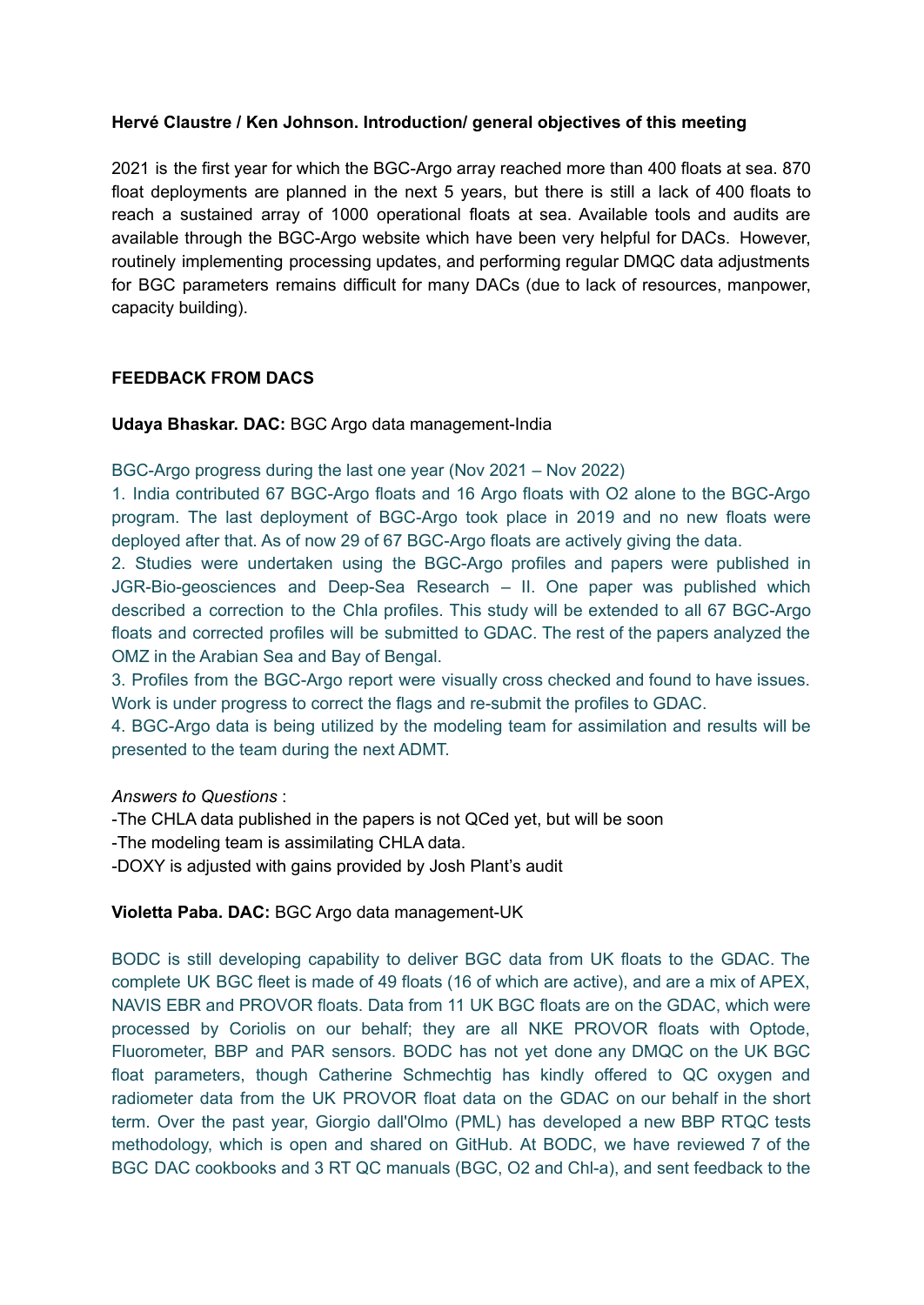authors. On the BGC data delivery capability side, BODC has made progress in the development of the infrastructure needed, particularly on the RTQC tests Python toolbox and the infrastructure-agnostic BGC derivation equations in Matlab, with focus on the remaining BGC parameter i.e. Oxygen. Our future plans include three development sprints in the spring, and BGC DMQC training for delivery of QCed BGC data from our floats in the near future. In terms of procurement, around 15 NKE PROVOR floats with the full BGC suite will be deployed in 2023; funding for a further ~15 floats has been secured, with procurement scheduled for the next few months.

# **Kentaro Tsuji DAC:** BGC Argo data management-Japan

JMA started to create B-profile files of the floats with pH sensor after ADMT-21 and now decodes all the variables of active BGC-Argo floats of Japan. JMA has been developing RTQC for each parameter and plans to implement RTQC for DOXY and DOXY adjustments using WOA by March 2022.

JAMSTEC is now preparing processing programs for DOXY-DMQC, and testing whether Nitrate and pH observed by BGC floats in the North Pacific are corrected well by SAGE.

JAMSTEC is going to deploy 4 BGC floats in the next year : 2 BGC Navis equipped with SBE63, MCOM-FLBBCD and SUNA\_V2, 1 BGC Navis equipped with SBE63, MCOM-FLBBCD and SEAFET and 1 BGC APEX equipped with ARO\_FT.

# *Answers to Questions* :

-NITRATE is already in the JMA Bfile but it is not QCed yet.

# **Christina Schallenberg DAC:** BGC Argo data management-Australia

- Almost all data makes it to the GDAC in time and is correctly flagged, but not all BGC parameters that need adjusting are currently getting adjusted:
	- DOXY and NITRATE are looking good, they get adjusted in real time
	- PH and CHLA are in the works (hopefully will get it implemented for RT early in 2022)
- For NITRATE and PH we use SAGE to calculate the adjustments, then implement into the real-time system via a Python database
- Our DOXY DMQC system should be up and running again soon, but not currently set-up to use in-air oxygen (not in SAGE either)
- Results from the DOXY audit are looking good, not so good in the BBP audit, but >50% if our bad data are from 3 legacy floats that sampled only shallowly; DMQC to catch the bad data has been developed, but has not made it into the netcdfs yet
- 9 floats deployed in the past 12 months, 6 more en route to deployment/on order, to be deployed by the end of 2022

# **Maurer / Plant / Schmid DAC:** BGC Argo data management-US

The US BGC DAC effort includes contributions from many US institutions (WHOI, SIO, NOAA/AOML, NOAA/PMEL, MBARI, UW) and a number of new hires have come onboard recently in support of the NSF-funded GO-BGC global float program which was launched in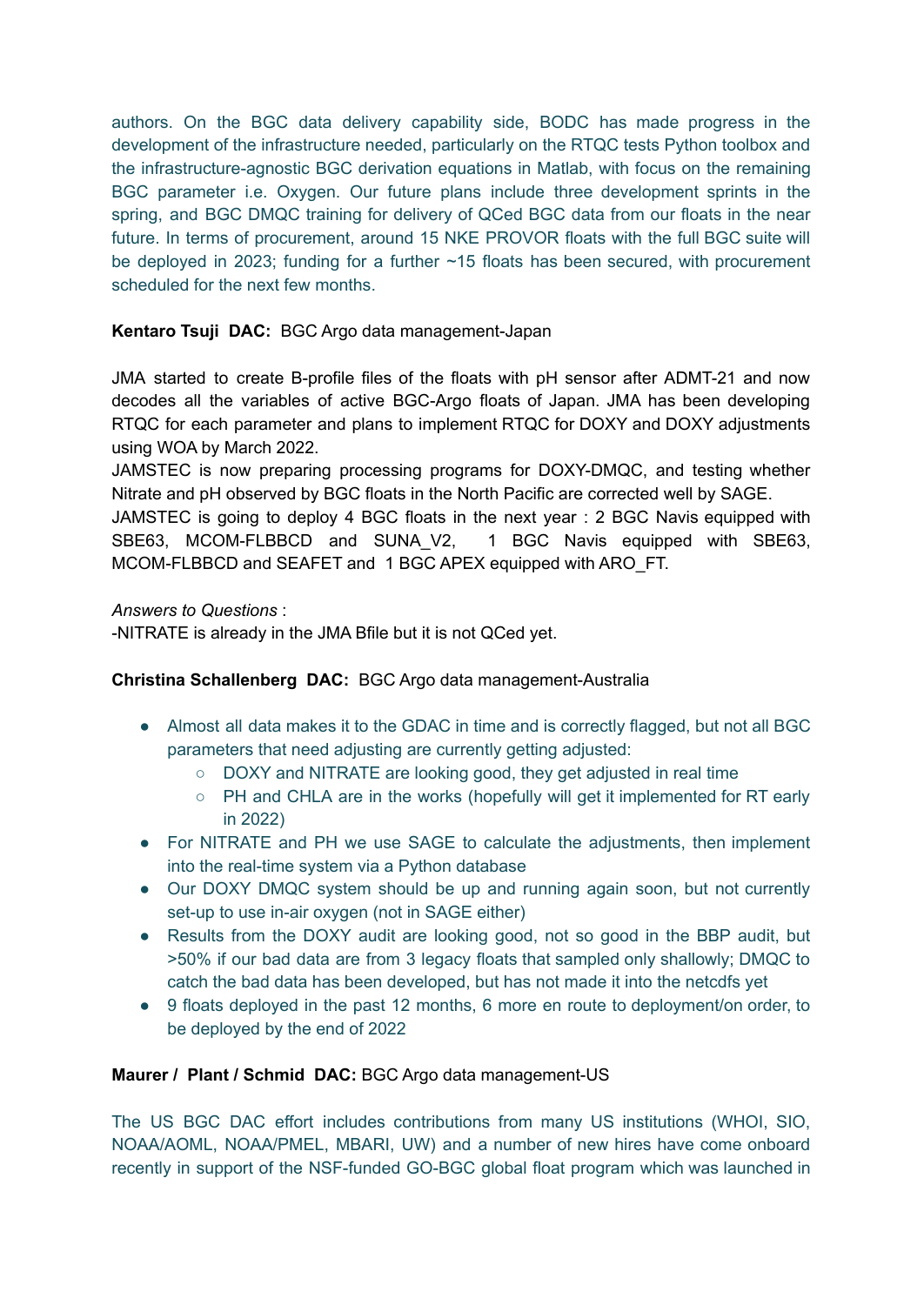the spring of 2021. There is a total (as of this report) of 575 BGC floats deployed from the US DAC, many of which are older O2-only floats and the majority of which are APEX platforms. The bulk of the 5-sensor BGC floats deployed are processed and managed by MBARI. Development of the BGC SOLO II float platform and data stream has been ongoing and test deployments off San Diego are proceeding. Additionally APEX test floats with OCR (2 deployments), GDF pH sensor (1 recent deployment), and SBE83 (2 deployments) have occurred. 39 5-sensor BGC floats were deployed since last ADMT (21 GO-BGC, 11 SOCCOM, 2 WHOI EXPORTS, 4 GOM from AOML, and 2 NPac from NOAA/PMEL). 2 of these 39 floats were declared dead upon deployment. Data management development efforts have focused broadly on increasing the amount of adjusted data at the GDAC. A publication was released this year on DMQC methods for oxygen, nitrate and pH on SOCCOM floats (Maurer et al., 2021). The DOXY audit developed by Josh Plant is also ongoing. Additionally, the AOML BGC processing system continues to mature and their team is now processing BRfiles for all 3 Gulf of Mexico deployments. Exact details for future float deployments coming from the US beyond March, 2022 are not firm, but a number of cruises have been confirmed in the coming months, including a cruise later this month in the Eastern Tropical North Pacific off of the R/V Sally Ride which will deploy four 5-sensor BGC APEX floats. Additional confirmed cruises through early Spring, 2022, include 16 floats along line P02 and a number of deployments in the Southern Ocean including deployments along A10.5 and A13.5 GOSHIP lines.

# *Answers to Questions* :

-The vertical resolution of the OCR504 (Radiometry sensor) on APEX is set to 2m. - The US DAC processing chain was developed in MATLAB (for MBARI), as well as JAVA and fortran 90 (for AOML)

# **Anh Tran / Chris Gordon DAC:** BGC Argo data management-Canada

In 2021, Argo Canada deployed 6 NKE floats equipped with Aanderra Optode 4330 sensor. As of 2021, Canada deployed a total of 53 floats with oxygen sensors only. Of which, 3 floats didn't transmit any profile after deployment, and 11 floats are still active reporting data. Data collected by these floats are processed, quality controlled and transmitted on the Global Telecommunication System (GTS) by MEDS DAC. Argo real-time test and BGC Argo float are being rewritten into Python language. MEDS has developed a new decoder and data processing chain to handle the new deployment of BGC floats in Spring-Summer 2022. With respect to delayed mode data management, 4 Apex floats equipped with DOXY sensors have completed the DMQC process using bgcArgoDMQC- a python package based on SAGE-02. The Python package can be found here: <https://github.com/ArgoCanada/bgcArgoDMQC>. All gain results are validated against SAGE. The DMQC files will be available at the GDAC after the ADMT meeting. The backlog of O2 DMQC should be completed early in the new year.

# **Xiaogang Xing. DAC :** BGC Argo data management -China

In 2021, China deployed 5 BGC-Argo floats, including the first 2 China-made HM2000-O2 floats, and recovered 1. To date, there are 10 China BGC-Argo floats alive, 2 in the Indian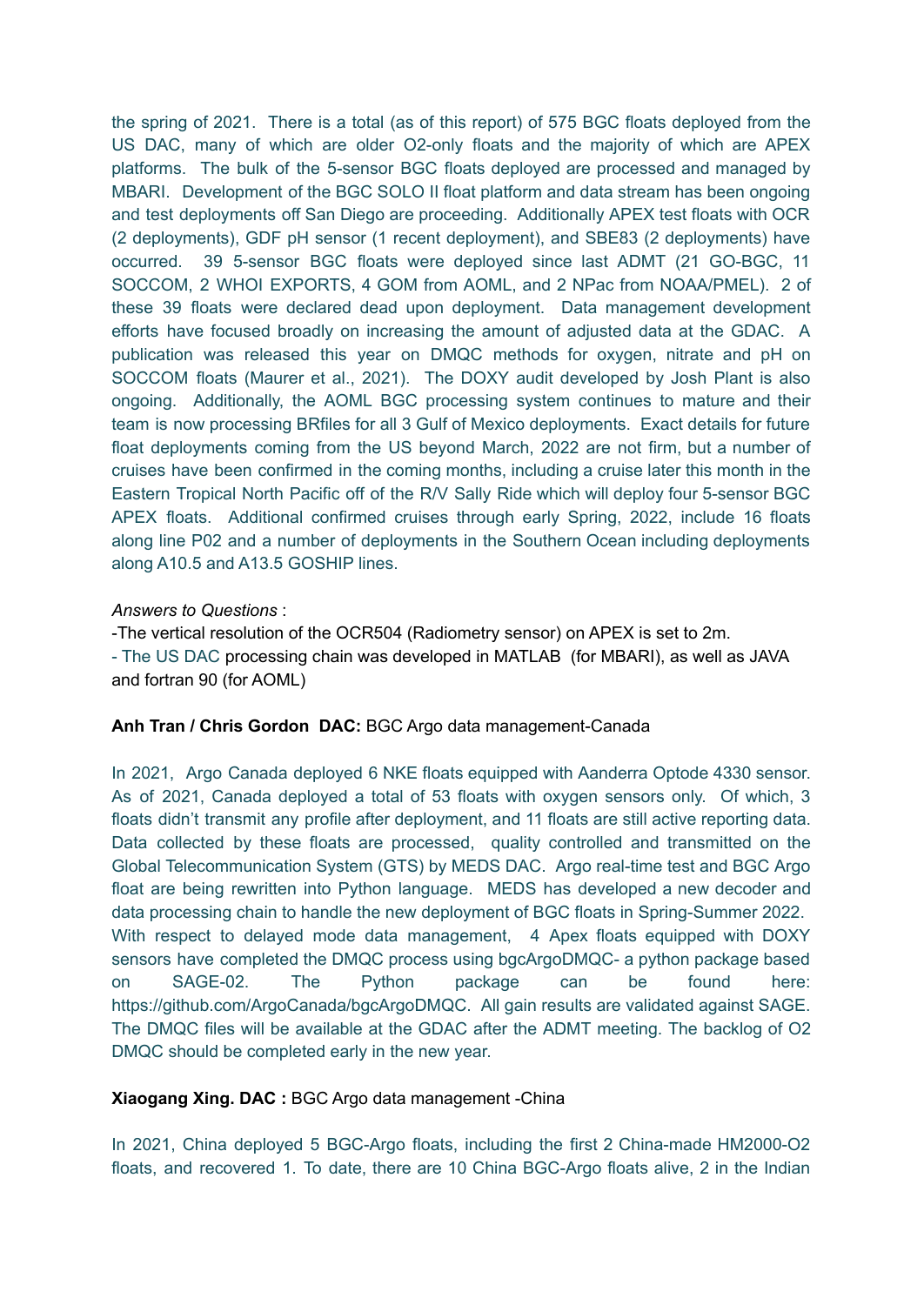Ocean, and 8 in the Northwest Pacific. DAC CSIO updated Chla and Oxygen RTQC following the Argo documents, and checked the oxygen and bbp audit files. Most bbp profiles listed in the audit file seem good or bad but correctable, but we found some unlisted "bad" profiles which should be flagged as 3 or marked in the grey list.

### **Klein/Bittig. DAC:** BGC Argo data management-Germany

16 BGC-Argo floats, mostly funded by research projects such as DArgo2025 (Aug 2020-Dec 2021), were deployed in 2021 by Germany in the subpolar North Atlantic as well as in the European Marginal Seas (Baltic Sea, Med Sea). They range from two BGC parameters (O2/pH) to five BGC parameters (all six but pH, or all six but nitrate). Three German BGC-Argo floats have been recovered in 2021, one in the Med Sea (7900563), one in the Baltic Sea (6904117), and one in the North Atlantic (7900561), and we would like to express a great "Thank You!" to everyone involved. The floats are going to be refurbished and reused.

Goals of current and ongoing (e.g., C-SCOPE research project, until Dec 2023) BGC activity in Germany is to link and integrate with other parts of the ocean observing system like ICOS SOOP pCO2 lines, to this way validate BGC Argo sensor performance and QC methods (e.g., for pH), to build capacity for BGC operations at BSH, and to help build a more robust and powerful BGC-Argo network by testing new sensors for sensor diversification (e.g., nitrate) or for broader impact (e.g., hyperspectral radiometry).

To this end, TriOS RAMSES ACC hyperspectral radiometers have been integrated on TWR Apex floats. A total of 5 of these have been deployed, 4 of them in pairs with buddy-floats with standard 4-channel OCR504 radiometers. So far, experience is promising and the data will open new opportunities for bio-optical long-term studies of global ocean processes (Ahlem et al., 2021, https://dx.doi.org/10.3389/fmars.2021.676537 ). Their data are currently stored under the GDAC aux directory according to Argo rules and can follow standard processing for radiometry.

New to Argo, a second nitrate sensor (TriOS OPUS-DS) is being evaluated for and tested on BGC-Argo floats. Besides lab studies, two dual-nitrate sensor floats have been deployed in the Baltic Sea with most challenging optical conditions (high CDOM background, small nitrate range), compared to the open ocean. For these initial tests, the commercial sensor was used without any extra modifications/optimizations for BGC-Argo floats. The results show the potential of the OPUS as an alternative to the SUNA nitrate sensor, and also identify areas for improvement (e.g., reduction of base current draw). TriOS plans to host an OPUS user meeting in spring 2022 to better understand user needs and wishes and to gauge feedback for future developments/improvements. Anyone interested is welcome to join and an expression of interest would be appreciated (can be routed through Henry Bittig, if wanted).

**Thierry Carval . DAC:** BGC Argo data management-France

## **Coriolis DAC status**

The Coriolis oxygen audit is now almost clear; 139 profiles added into the master list and 171 profiles waiting DM to confirm. We reported false alerts in Baltic sea, Black sea due to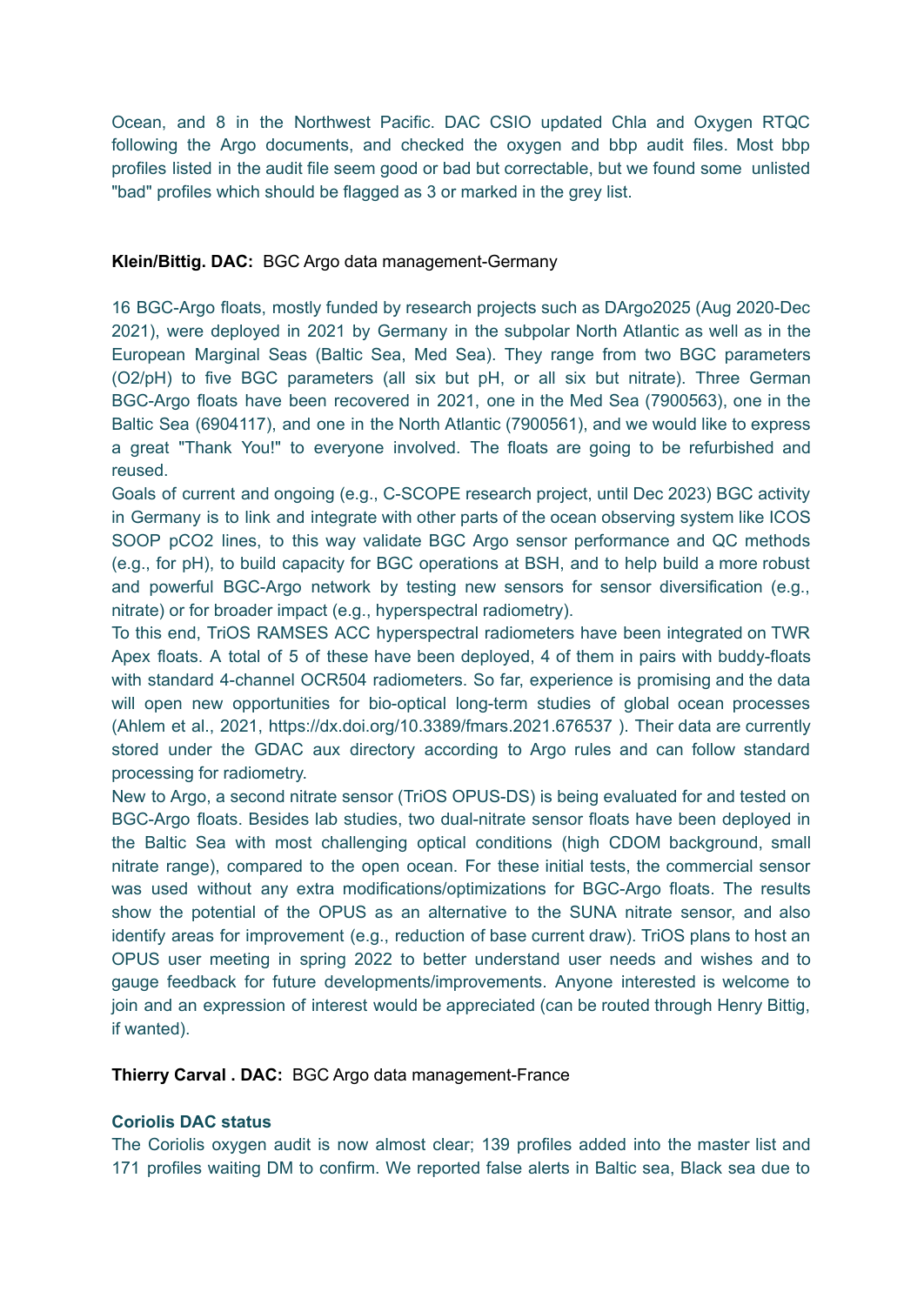specific marginal sea conditions. We also reported false alerts in Atlantic or Pacific-Peru OMZs.

The oxygen real-time adjustment is now automated, with a weekly expert check on floats having a new adjustment.

We are preparing routine oxygen QC hyper saturation and regional range alerts (a Copernicus Marine activity).

The Coriolis BGC-Argo floats data processing chain is continuously improved (a monthly release), we now manage 80 versions within 5 families (Apex, Navis, Nemo, Nova, Provor). The data processing codes are freely available: *Coriolis Argo floats data processing chain, <http://doi.org/10.17882/45589>*

Coriolis DAC manages 622 BGC-Argo floats (+21% yearly) from 5 families. They performed 79.192 cycles (+15% yearly).

There are 11 types of sensors mounted on Coriolis BGC floats, they observe parameters such as oxygen, chlorophyll, turbidity, CDOM, back-scattering, nitrate, bisulfide, pH, irradiance, PAR.

#### **Coriolis GDAC status**

In November 2021, 250.738 BGC-Argo profiles from 1664 floats were available on Argo GDAC. This is a strong increase compared to 2020: +35% more floats and +33% more profiles.



BGC-Argo floats distribution per parameter and DAC

# **PARAMETER-SPECIFIC WORKING GROUP TOPICS / RT DATA MANAGEMENT**

# **Organelli RADIOMETRY: update from working group**

The presentation by Organelli E. et al. reported on the results achieved by the WG on BGC-Argo radiometry. The WG was established after the AST meeting in March 2021, and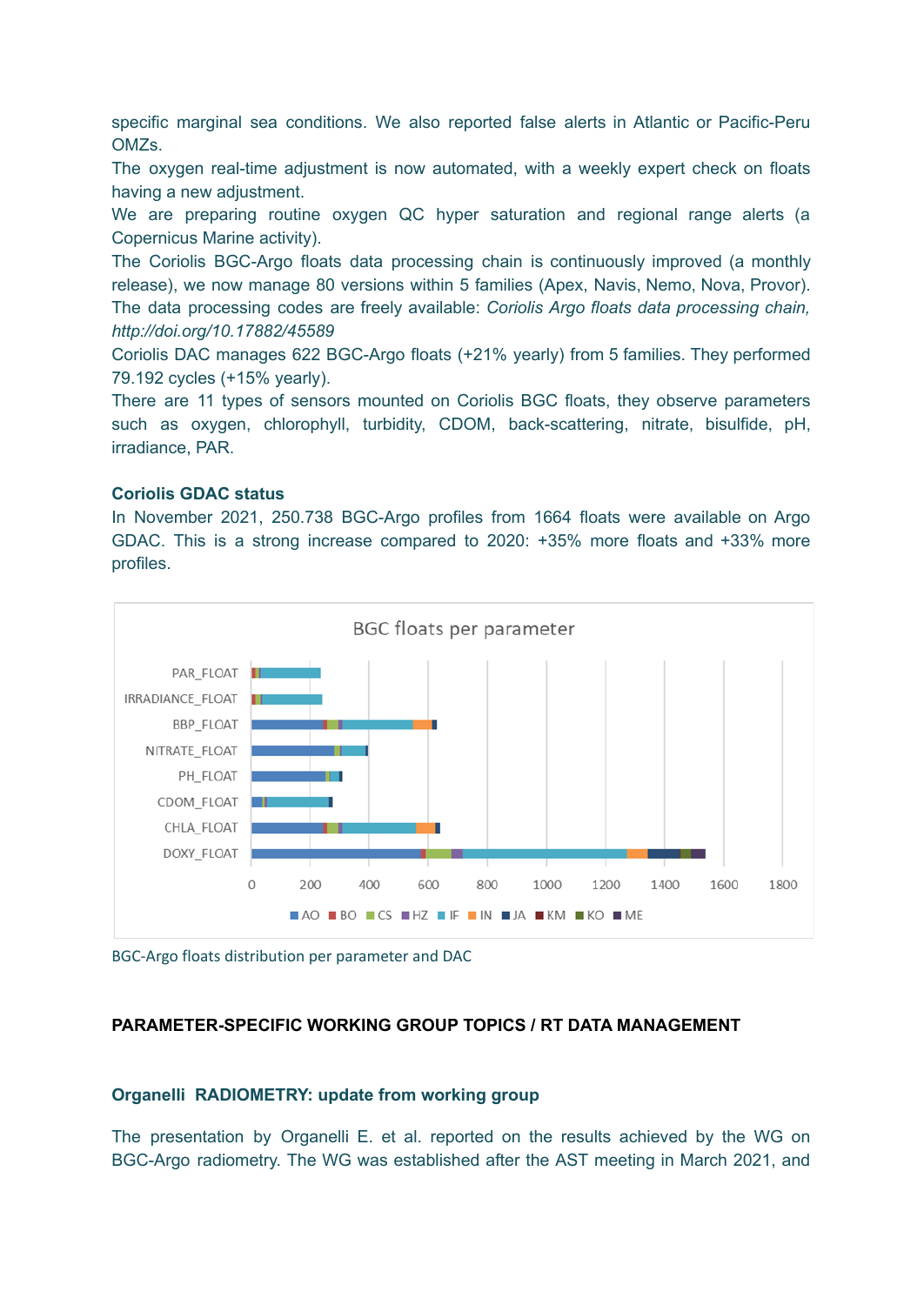met twice (April and November 2021). Several BGC-Argo and radiometry experts from US, Europe and Australia joined the activities that aimed to: (i) select a common set of four bands for downwelling irradiance measured by BGC-Argo, as based on shared criteria and radiative transfer simulations; and (ii) recommend the optimal vertical resolution for radiometry, as based on tests with native, 2-m and 5-m sampling resolutions and on reliability of the shape of vertical profiles of the diffuse attenuation (Kd) at 490 nm vs that of chlorophyll concentration. Preliminary results indicated that: (i) the four bands to select are: 380, 443, 490 and 555 nm. These bands will allow reconstruction of accurate PAR profiles; (ii) the optimal vertical resolution to choose is 1 dbar. This resolution allows to finely reproduce Kd profiles and better calibrate chlorophyll fluorescence measurements, and does not imply additional power consumption. An additional meeting will occur in 2022 to finalize the results.

## **Improved temperature correction for UV nitrate sensors on profiling floats (Plant)**

As the BGC Argo float array grows, more and more floats have been deployed in tropical waters where the surface waters tend to be warmer than the standard 20C calibration temperature and the nitrate concentration should be close to zero. In these same waters it has been noted that the adjusted nitrate concentration measured by the floats tends to be anomalously high  $(-1.0 - 1.5 \text{ \mu m})$  and the anomaly is correlated with temperature. This anomaly appears to result from a minor deficiency in the current temperature correction when estimating the sample bromide absorption spectrum which we propose to alleviate with a new temperature correction algorithm.

Nitrate sensors on profiling floats use the absorption spectrum of UV light (217-240) to estimate nitrate concentration. This is done by modeling the total UV absorption spectrum as the sum of three components: sea salts (bromide), nitrate & a linear baseline component which accounts for dissolved organic carbon, changes in lamp intensity and changes in light throughput. The absorption due to bromide is temperature (and pressure) dependent. The current calculation used by BGC Argo is the temperature compensated, salinity subtracted method (TCSS, Sakamoto et al., 2009, DOI:10.4319/lom.2009.7.132). This approach uses the salinity value recovered from the CTD to first estimate bromide absorbance and subtract this from the sample spectrum prior to estimating the nitrate concentration and linear baseline absorption coefficients. This reduces the degrees of freedom and greatly improves the accuracy of the multiple linear regression used to estimate nitrate.

The newly proposed temperature correction scheme relies on the fact that LN[  $\text{ABS}_{\text{Br}}$  ] vs temperature is linear for a given wavelength and the slope is constant for a given wavelength. This relationship was noted by Ken Johnson during ADMT19 and was used by Nehir etal., 2021 (doi: 10.3389/fmars.2021.663800) for the temperature correction in their OPUS nitrate sensor, a sensor based on similar principles with slightly different components. The correction takes the form of:

 $E_{\text{sample,WL}} = E_{\text{cal,WL}} * \exp[ f(WL) * (T_{\text{sample}} - T_{\text{cal}}) ]$ 

where E (absorbance / salinity/pathelength) is the extinction coefficient for bromide, T is temperature, WL is wavelength -210 and  $f(WL)$  is a polynomial function of the LN[  $E_{Br}$ ] vs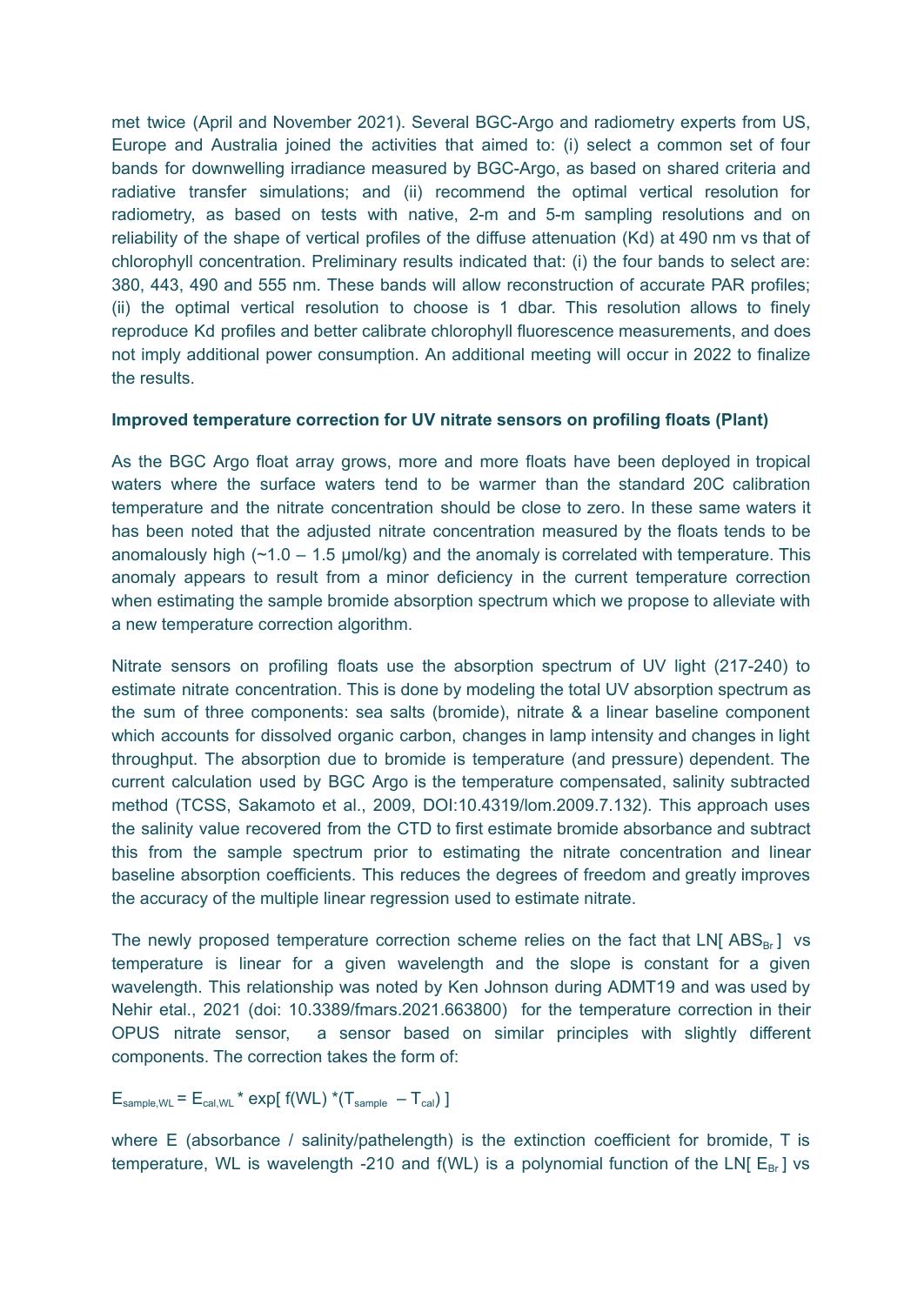temperature slopes vs WL. The new correction method fits the experimental data from the laboratory much better and minimizes this observed warm water bias in nitrate concentration. Our f(WL) function matches that of Nehir et al., (2021) quite well except at wavelengths < 221 nm where the MBARI slope estimates are about 10% lower. All MBARI tests and validation used ISUS sensors in the lab and on profiling floats which tend to suffer more from scattered light issues than with the optics of OPUS or SUNA sensors which have a similar optical path. The new temperature correction formulation will be validated on tropical floats equipped with SUNA sensors to check if scattered light may be the cause for this discrepancy. If it is, ISUS & SUNA floats will require different f(WL) functions. Once this question is resolved we would advocate that the new temperature correction(s) replace the current Sakamoto et al., 2009 temperature correction. This will then need to be updated in the NITRATE processing documentation.

The NITRATE QC documentation is now online DOI: http://dx.doi.org/10.13155/84370

# **Gordon/Maurer/O2WG DOXY**:

## **Time response correction (C. Gordon)**

All oxygen optodes suffer from a time response error, especially unpumped optodes, which make up the majority of the oxygen sensors on Argo floats. The nature of the time response error is well characterized and can be corrected for if the data are temporally resolved (i.e. there is a timestamp for each datapoint, Argo parameter `MTIME`) and the response time is known or can be estimated by float vertical velocity.

We strongly recommend that DACs begin including timing information in their files where possible. Currently there are only 131 floats reporting `MTIME` and all come from the Coriolis DAC. This is a simple and powerful inclusion that would allow end users of Argo data to perform the correction at their discretion to perform high quality science. For implementation of the correction within Argo (into the `DOXY\_ADJUSTED` field), the error introduced by the correction must be well characterized. However it is my [Chris Gordon] belief that expert DMQC operators should be able to include this correction in D-mode files if proper care is taken. Chris Gordon, Tanya Mauer, and other members of the Argo O2 task team will propose guidelines for implementing the time response correction to the ADMT following the meeting.

# **NCEP vs ERA5 for O<sup>2</sup> in-air calibration (Maurer)**

Optode in-air calibration is the preferred in-situ calibration method for oxygen sensors on BGC profiling floats. This method involves comparing in-air  $pO<sub>2</sub>$  from a float to that derived from an atmospheric reference. Historically, surface pressure from NCEP/NCAR-R1 reanalysis has been used but there are numerous other reanalysis products available, including ERA5 produced by the ECMWF that is assumed to be superior in many fields. Analysis was presented demonstrating how the switch from NCEP to ERA5 for use in optode gain computation across the BGC-Argo array has the potential to improve accuracy of certain floats in key regions (ie near the coast, for example) while not introducing any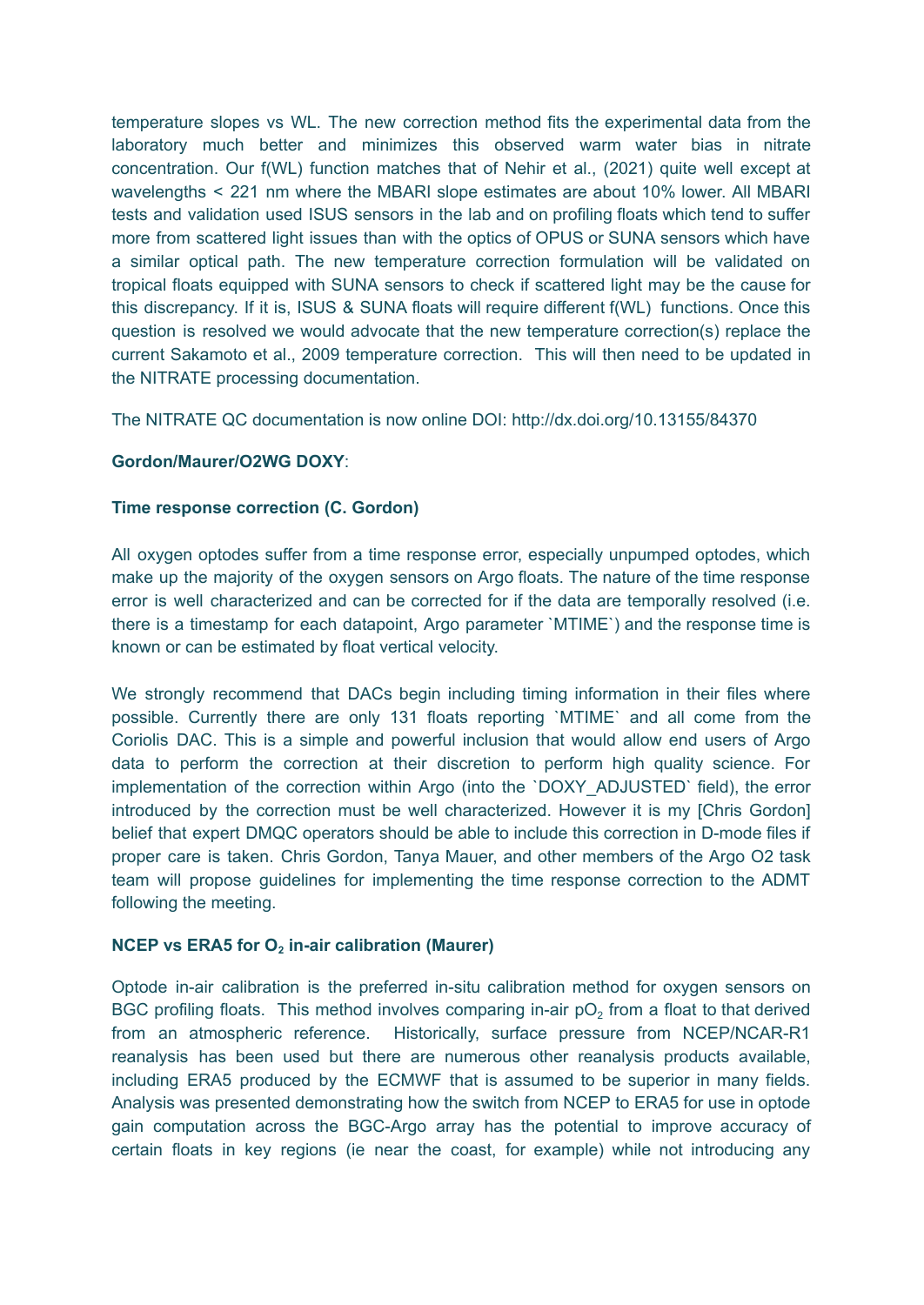significant bias across the array. MBARI plans to implement ERA5 into DMQC software in the near-future.

## **SBS / Johnson sensor development**

Ken Johnson presented an update on the status of the Gasket DuraFET (GDF) pH sensor design upgrade at MBARI.

Original design: MBARI Deep Sea DuraFET stem

New design: MBARI GDF stem ( Gasket DuraFET)

The GDF represents a significant improvement to the current pH sensor design in production at MBARI for use on BGC-Argo floats. GDF parts are much easier to machine and fabricate. No glue or epoxy are required during assembly. The assembly takes 3-4 hours, and all parts can be accessed for repair or diagnosis if during calibration there is any indication of reduced performance. The first tests performed using float and glider deployments are encouraging. Further tests are planned in the near future.

# **Advances in SBS BGC Sensor Development (J. Klinke)**

Within the framework of a NOPP project, Sea-Bird Scientific, University of Washington, and MBARI have been collaborating to improve the performance of the ISFET pH sensor as well as enhance in situ calibration capabilities of the dissolved oxygen sensor. In the last year, the development of the new SBS 83 oxygen was focused on field testing the alpha design of this model. The SBS 83 was integrated into a Navis float together with a SBE 63 and an Aanderaa oxygen sensor model 4330. Intercomparison of the data collected since December 2020 show that the SBS 83 performs in air-calibrations at least as well as the Aanderaa optode. Integration of the SBS 83 design with the TC duct yields improved time response. Full water column data of the SBS 83 and the Aanderaa 4330 show excellent agreement against the SBE 63 as in situ reference. Currently, alpha testing is uderway for multiple float platforms, including Apex, Navis BGC and R&D Triple O2 Navis. Integration of the SBS 83 into the BGC SOLO has been completed. Upcoming field testing is aimed at evaluating the long term performance and the time response of the SBS 83. Beta release of the SBS 83 is targeted for early 2022.

Improvements to the SBS pH sensor include a pressure-compensated design that linearizes the pressure response of the ISFET sensor and greatly reduces the mechanical strain on the ISFET chip and seals. This reduction in the stress on the sensor will lead to a more reliable pH measurement for the lifetime of the float. Field testing of the design has been ongoing since 2020 on an MBARI spray glider. Initial results revealed hysteresis of the ISFET sensor that was attributed to the temperature response of the reference electrode. Additional glider deployments in 2021 of the new pH sensor design paired with a faster reference electrode show no evidence of hysteresis and drift-corrected data agree with CANYON-B estimates on the order of 5-10 mpH below 400 m water depth. Field testing of the new pH sensor design on Navis and Apex float platforms is planned for early 2022.

#### **Schallenberg CHLA: parameter update , RT procedures updates**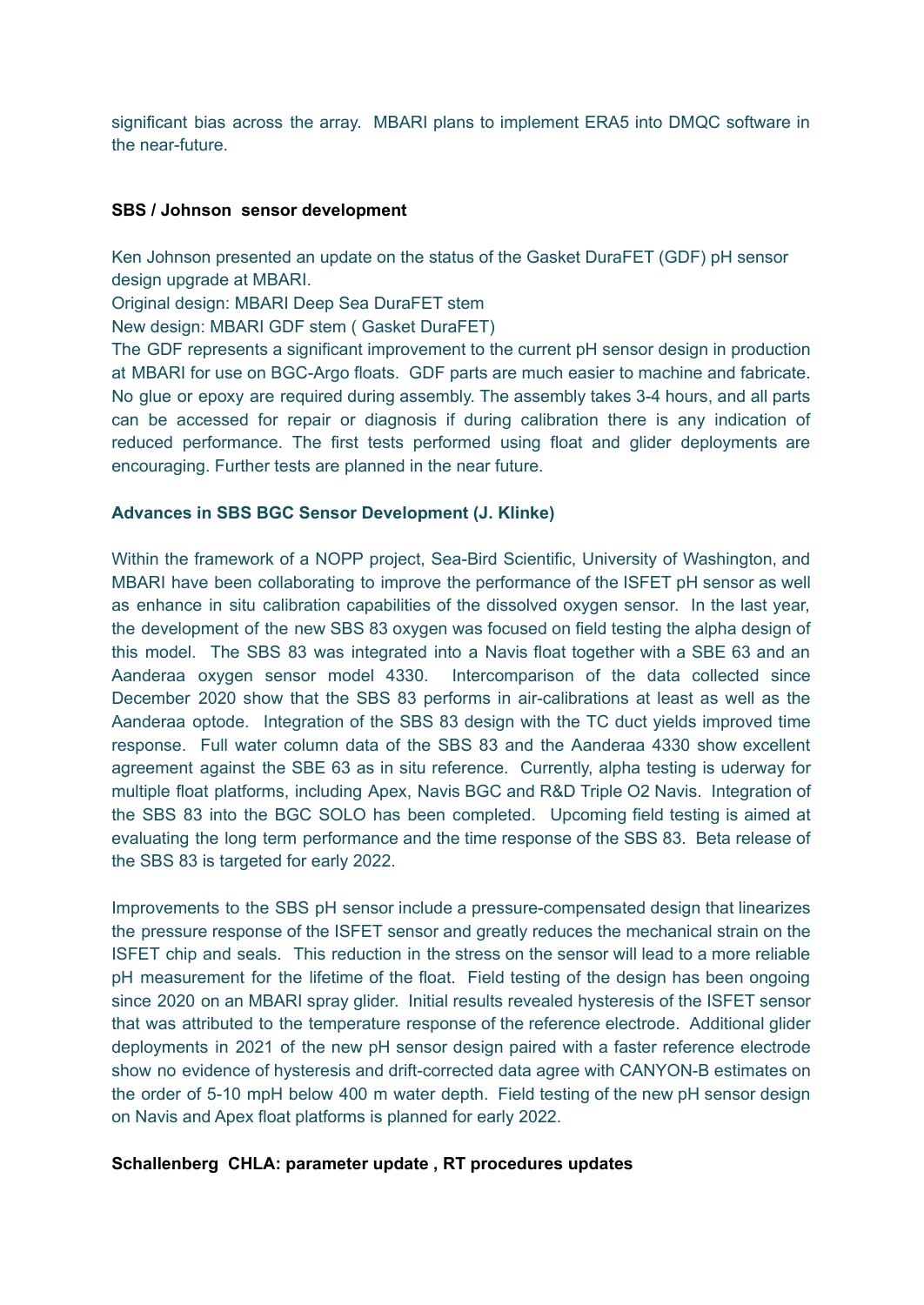The new variable, CHLA\_FLUORESCENCE (relative units) has been approved by the Argo community. This parameter is intended to represent the fluorescence output from the sensor, QC'ed only for sensor issues, not for issues stemming from phytoplankton physiology such as non-photochemical quenching (NPQ) and calibration issues (the Roesler factor). The raw fluorescence is scaled using the factory calibration; no other adjustment is performed. Currently no DACs have implemented this new variable into their data streams. Documentation updates are underway and will be published in the coming year. These will also include updates to the RT tests for CHLA, which include:

- Updated dark correction:
	- FLOAT DARK will be the median of the first 5 iDARKS that could be estimated in a float's life (profiles need to be >950 m in order to estimate iDARK)
	- iDARK is the absolute minimum (no depth constraint) of a profile
	- No spike removal prior to estimation of iDARK
	- Quality of FLOAT DARK is assessed against the factory dark
- No more flagging of spikes
- New limits of global range test reflecting the Roesler factor (which will not have been applied by the time the range check is done): -0.2 < CHLA < 100
- NPQ correction:
	- $\bullet$  Check sun angle before proceeding: SUN\_ANGLE > 0
	- Use a smoothed (running median) CHLA profile to estimate the depth from which the NPQ correction should begin
	- Do not put spikes back in on the NPQ-corrected part of the profile
	- The rest of the CHLA profile stays as it was (ie no smoothing)

# **Dall'Olmo BBP: Status of RTQC methodology development (WG report)**

G. Dall'Olmo, C. Bellingham, H. Bittig, E. Boss, J. Brewster, N. Briggs, H. Claustre, M. Donnelly, Q. Jutard, T. Maurer, R. Nicholson, V. Paba, J. Plant, A. Poteau, R. Sauzède, C. Schallenberg, C. Schmechtig, C. Schmid, K. Walicka

A summary of the activities related to developing RTQC tests for BBP was presented with the goal to officially propose the tests at the ADMT22 so that they can be implemented at the DAC level. Key to these activities was the feedback from the interested Argo community. Two specific workshops were organised in which the tests were discussed in detail and feedback was obtained and implemented in revised versions of the tests. Additional feedback was obtained by sharing the results of applying the tests to all the data in the GDAC. The tests have been developed with the objective to deliver an automatically and consistently quality-controlled global BBP dataset to non-expert users (e.g., operational modellers). The philosophy behind the tests has been to tune the test parameters conservatively. As a consequence, the tests tend to flag more data points than they should and thus deliver a dataset that is less prone to contain anomalous values. The tests that have passed the community scrutiny (with the % of data points at the GDAC that they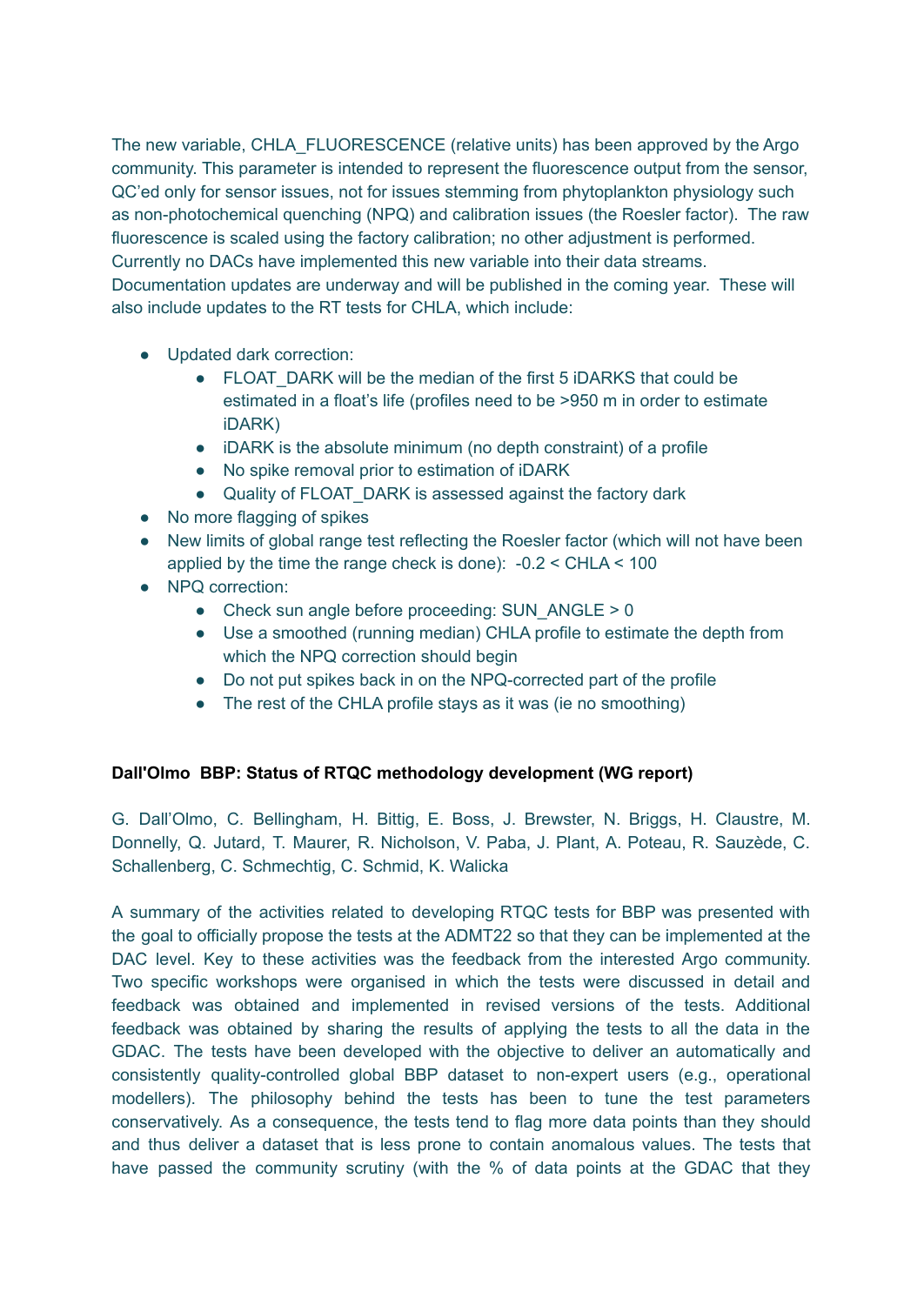flagged) are the following: Missing-Data (10.8%), High-Deep-Value (4.4%), Global-Range (3.3%), Noisy-Profile (1.7%), Parking-Hook (0.3%). These are described in more detail here: https://docs.google.com/document/d/1amf58gLxhwuIM\_Y3XxUmGdVyJXrm5IU48A\_SnOYA u\_A/edit. Significant efforts were spent to ensure that DACs can implement the new tests easily: Python code (https://github.com/euroargodev/BBP\_RTQC) has been made freely available, the number and complexity of tests have been kept low, and examples of input and expected output for each test have been provided. Overall, the proposed tests currently flag about 16% of the data at the GDAC.

ALL BGC Day 1 closing discussion

# **ADDITIONAL WORKING GROUP TOPICS / DM DATA MANAGEMENT**

# **Status update and feedback on parameter audits / getting more adjusted data to the GDAC**

# **Status update on parameter audit - DOXY (Plant)**

The DOXY audit was first implemented and brought to the attention of the BGC Argo community during ADMT20 in Villefranche sur mer in 2019. The intent of the audit report files was as a tool to help DAC's check & if need be adjust the quality flags of their data as well as to speed the propagation of DOXY\_ADJUSTED to the GDAC. The audit provides DAC specific lists of identified anomalous profiles, a global list of World Ocean Atlas (WOA) based DOXY gain corrections, and documentation on when and how to use these lists. It should be noted that an identified anomalous profile does not necessarily mean the profile is bad, only that it stands out in a statistical sense. The audit compares surface float oxygen percent saturation to estimates from space and time interpolated WOA monthly climatology. This climatology does less well in upwelling regions, shallow seas (i.e. Mediterranean, Baltic & Black Seas), upwelling zones and in the high latitude Southern Ocean, and is active area of audit improvement. The list of oxygen correction factors is intended as a way to adjust oxygen data for floats which do not measure in-air oxygen and have no other means of corrections such as bottle data comparison, or as an initial correction if an air-gain correction cannot be implemented at the current time.

At the time of the initial audit 3.7% of the 146,000 inspected profiles on the GDAC were deemed anomalous and only 40% of the DOXY data had been adjusted. At the time of this meeting (ADMT22, December, 2021) the improvement in the DOXY dataset is dramatic! Only 1.5% of the 188,000 profiles inspected were flagged as anomalous and 80% of the DOXY data are now adjusted. This a phenomenal improvement in a short period of time which has made the data set much more valuable to the scientific community so thank you for all the hard work by the delayed mode data managers! While this improvement is wonderful, 80% means 1 in 5 DOXY profiles remain unadjusted and many of the unadjusted profiles are greater than a year old. Additionally there are a handful of floats that appear obviously in error and would benefit from further inspection and need to be flagged as bad or possibly there may be an error in the calculation. So in short please use that audits as an aid to continually improve the data set & if there is any way we at MBARI can help speed up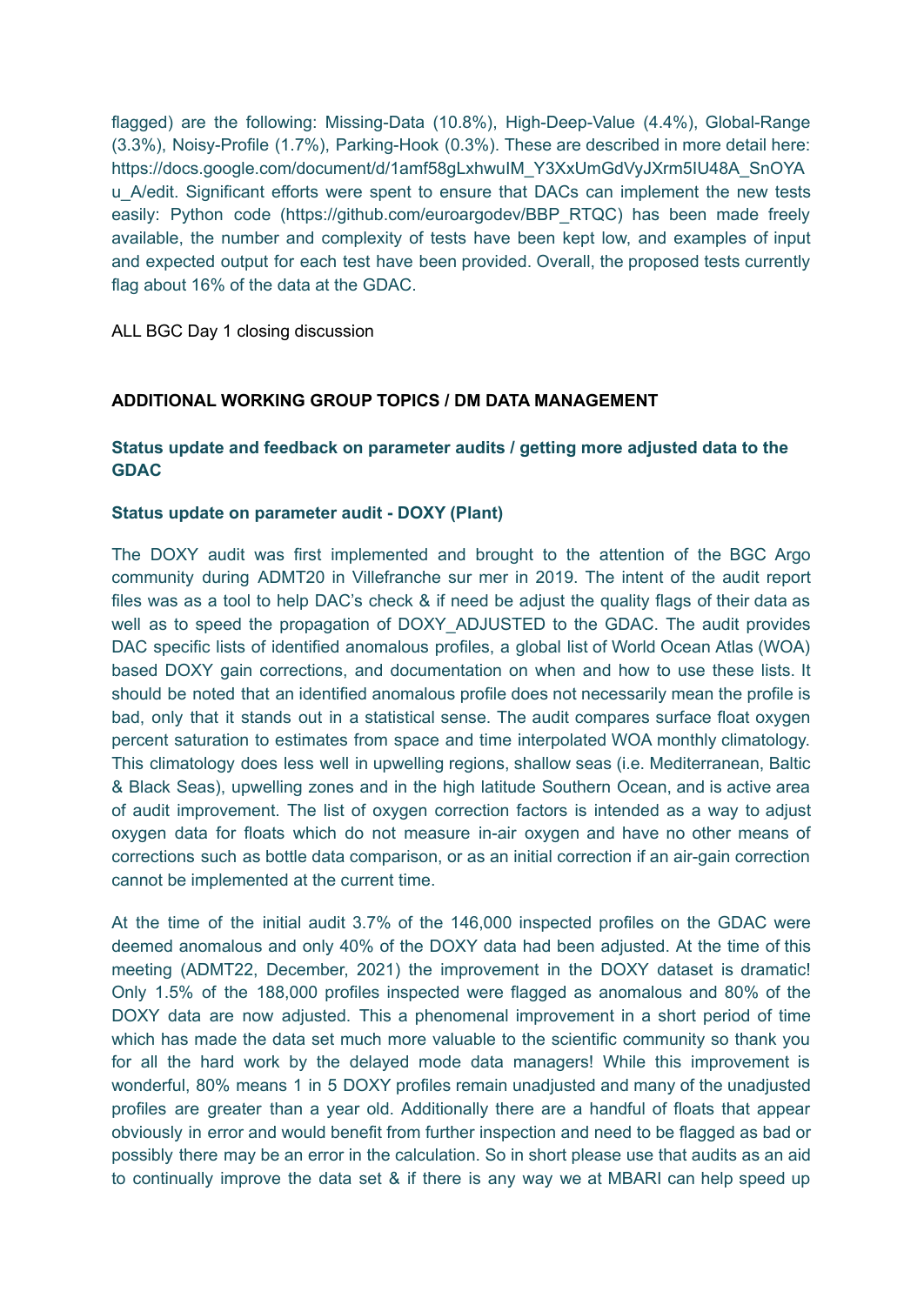these processes please let us know. Lastly I think it should be noted that the DOXY data set residing at the GDAC is a very impressive data set containing over 44 million measurements!

### **Status update on parameter audit - BBP (Sauzède)**

### R. Sauzède, C. Schmechtig, A. Poteau and H. Claustre

The status of the BBP variable and an update of the BBP audit have been presented. 96,391 BBP700 profiles are available from the BGC-Argo database. 17 % are in delayed mode and 25% are in adjusted mode. 64,093 of these profiles have been inspected from the BBP audit (first release in June 2021 from MBARI ftp). From the inspected profiles 1,851 profiles (3%) were flagged as anomalous and would benefit from further inspection. aoml and coriolis have inspected these profiles and have sent their rejection list. This work is ongoing for incois, csiro and csio, just waiting for the exclusion list. Bodc will have a look in the next few months. jma prefers to wait for the implementation of the RTQC test presented by G. Dall'Olmo before the inspection of anomalous profiles flagged.

A second release of the BBP700 audit is planned just after ADMT and then we will update the audit together with the DOXY audit (~twice a year). The same audit is under development for CHLA and will be available next year. There is a possibility to develop in the near future an audit for radiometry.

We proposed to provide an offset computed from the SOCA-based product in the audit in the same way as it is done with the slope for DOXY to help with the DM process in case of possible correction of bad profiles. During the discussion Tanya Maurer raised the point that the SOCA-based BBP700 estimation is not always available (e.g. high persistent cloud coverage) so maybe it won't be so adequate to provide such an information.

#### **Nitrate and pH QC for floats with failed optodes (Maurer)**

Methods for the quality control of nitrate and pH data on BGC-Argo profiling floats currently rely on having concurrent high-quality oxygen data. These data are used as inputs to the various reference model algorithms applied in the quality control process (ie, Carter et al., 2018; [https://doi.org/10.1002/lom3.10232\)](https://doi.org/10.1002/lom3.10232). Due to the number of failed optodes within the BGC array processed at MBARI, an additional reference algorithm formulation has been explored for use in nitrate and pH QC. This formulation (LI(N/PH)R equation 8 from Carter et al. (2018)) does not require oxygen data as an input parameter. Analysis is presented that suggests that the use of LIR equation 8 in the QC process on MBARI floats adds only a small (<0.5umol/kg) level of additional uncertainty in QC'd nitrate data at specific locations of interest. The impact to the accuracy of pH data is more prevalent, although impacts (in terms of added uncertainty) are also considerably more spatially variable. It was presented that this QC option has been implemented into SAGE software for use on floats with failed optodes (although code is not yet available on the github). If using this algorithm, it must be reflected in the SCIENTIFIC\_CALIB\_\* fields, and \*\_ADJUSTED\_ERROR should be inflated. QC flags for adjusted nitrate data treated in this way can be set to '1'; for pH data adjusted in this way, it is suggested that QC flags be set with more care, and flags of '2' are recommended.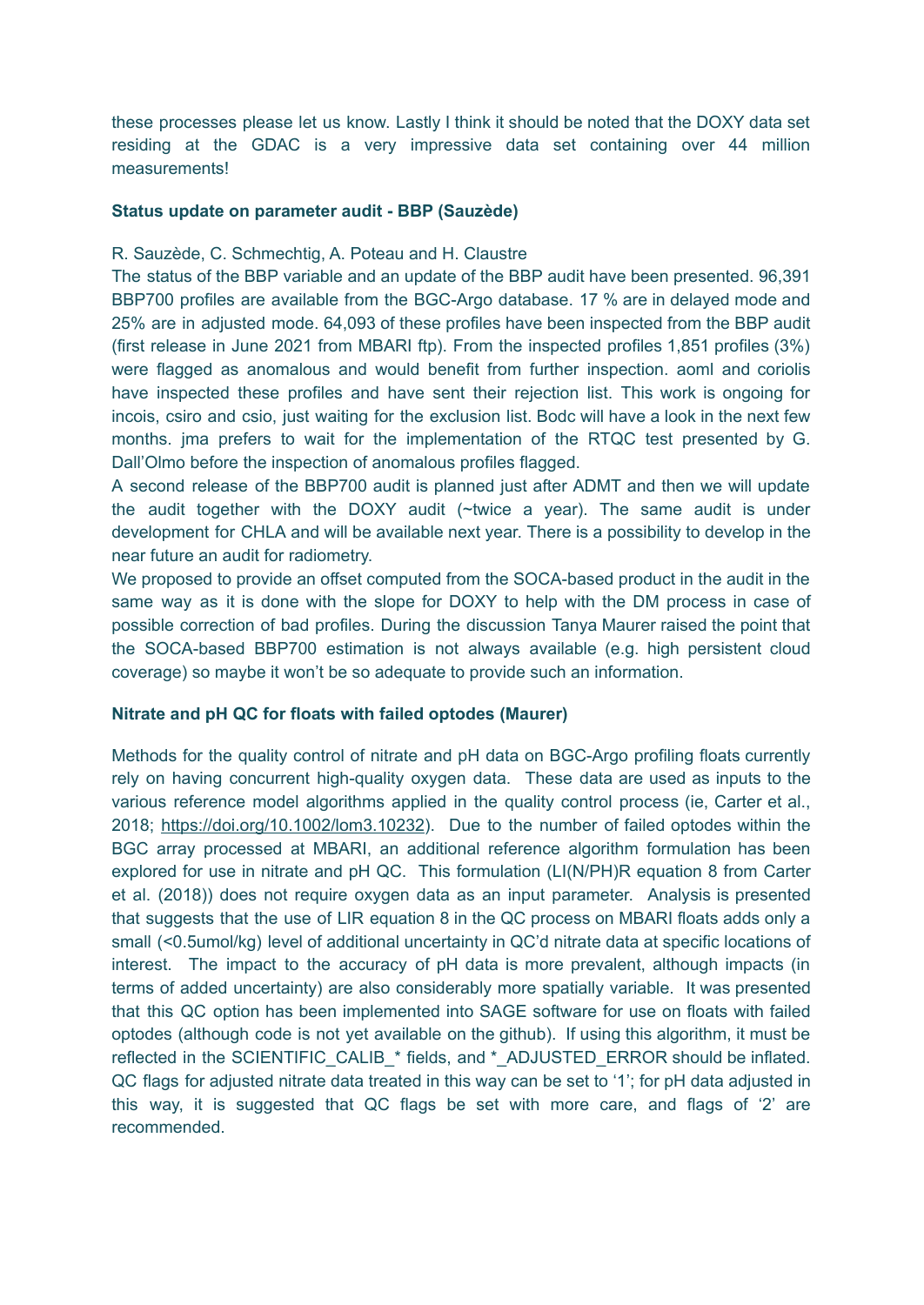## **BGC data recovery for floats with bad salinity (Maurer)**

The calculation of concentration of the chemical parameters on a BGC profiling float is in part dependent on the salinity of sampled waters. Within the Argo array, this presents an issue if the salinity sensor onboard a float has failed (or is rapidly drifting beyond viable correction) and the BGC sensors are still in full health. In order to prevent widespread loss of BGC data, an option was explored for incorporating the use of a proxy PSAL value into BGC calculations. This presentation focused on recovery of DOXY data, although other BGC parameters are similarly affected (i.e. Nitrate, pH, backscatter) as well as reference estimates used in DMQC (i.e., LIR's, CANYON-B, & ESPER). The product of interest for use as a PSAL proxy is the ARMOR3D salinity product (although additional viable products may be available). Details can be found here: <https://catalogue.marine.copernicus.eu/documents/QUID/CMEMS-MOB-QUID-015-012.pdf>. Matchups of the ARMOR3D product to BGC float locations suggest minimal bias (-0.0007 psu over 800 floats). Two case studies were presented to further investigate the use of this method in recovery of DOXY data: US float 5905988 in the North Pacific, and Coriolis float 6902736 in the Southern Ocean. Results shown were very promising and suggest that the uncertainty in DOXY imposed from using ARMOR3D PSAL matchup is small (bias < 0.005 µmol/kg bias overall, with larger uncertainties in the upper layers near the halocline that remain within +/- 1µmol/kg for the two cases presented). The BGC community would like to move forward with incorporation of a PSAL proxy (ARMOR3D) for use in calculation of DOXY ADJUSTED. The recommendation would be to only apply this recovery method in delayed mode on a case-by-case basis, and the method must be tracked appropriately through the SCIENTIFIC\_CALIB\_\* fields. Additionally, the \*\_ADJUSTED\_ERROR should be inflated. The working group will move forward with developing documentation and specification of this method, including example recommendations on how to trace the PSAL proxy matchup profile that was used in the analysis (storing this data in the GDAC aux directory was suggested, but this has not been confirmed and may not be approved).

# *Addendum from the discussion in ADMT Plenary session*

*The BGC community would like to move forward with incorporation of a salinity substitute (formerly termed "PSAL proxy") (ARMOR3D as a first guess) for use in recovering BGC parameter with bad salinity. The recommendation would be to only apply this recovery method in delayed mode on a case-by-case basis, and the method must be tracked appropriately through the SCIENTIFIC\_CALIB\_\* fields. A general consensus is reached to say that it should be done. The working group is working on finalizing details of the recommendation which will be circulated soon (and integrated into the Argo User Manual).*

# **Schmechtig/Sauzède. DMQC for CHLA (WG update)**

# **DM for CHLA (Schmechtig)**

As presented by Xiaogang Xing in San Diego in 2018, the Delayed Mode procedure for CHLA can't be split in three steps. STEP1 - The Dark estimation STEP2 - The quenching correction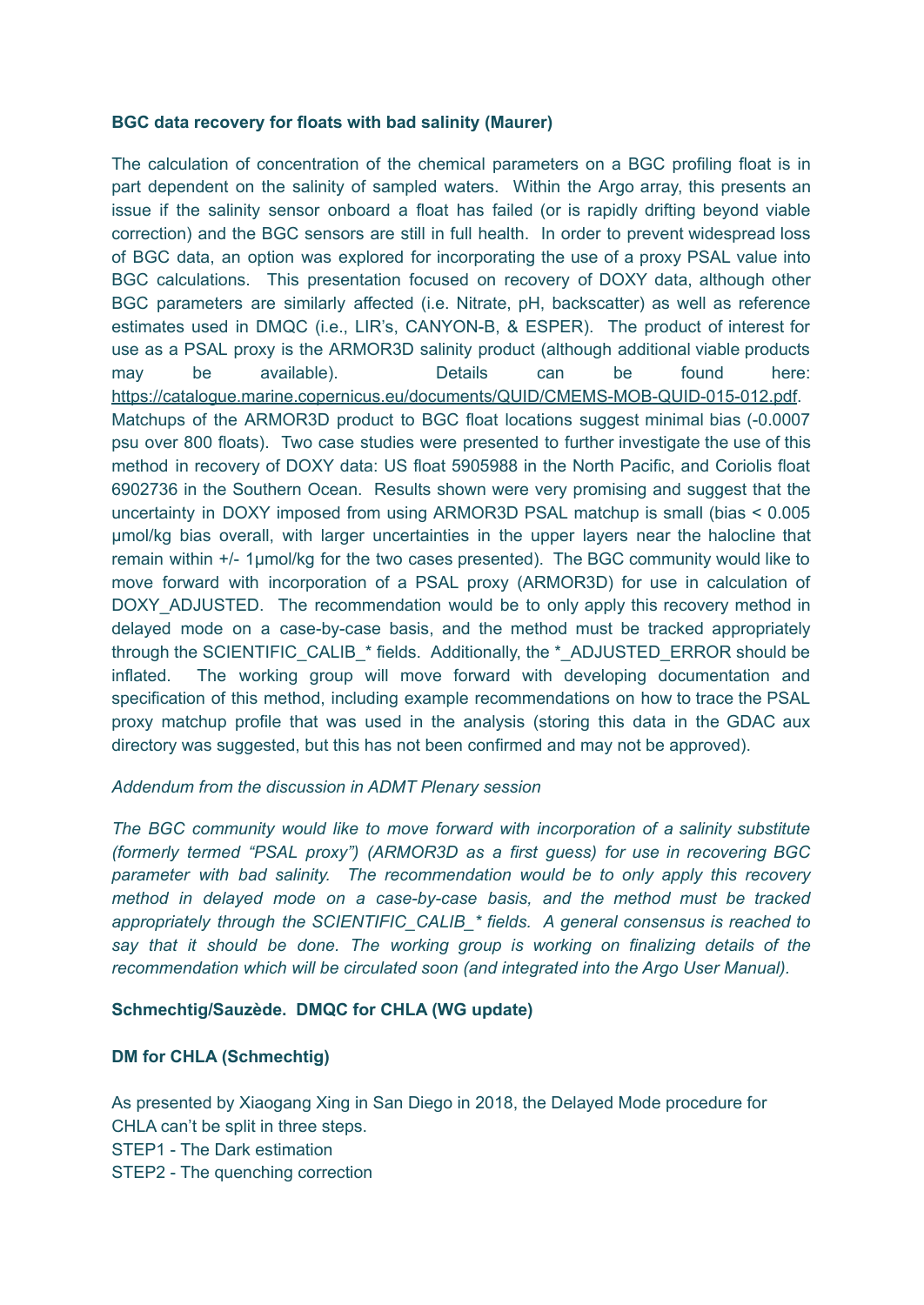### STEP3 - The Slope estimation

For STEP1, the dark estimation is the same for all floats no matter the suite of sensors on board.

Both STEP 2 and 3 can take advantage of radiometric information :

- STEP2 Radiometric information allows to determine sharply the limit of the quenching correction with ipar\_15 (depth where the downwelling PAR reaches 15 micromolquanta/m2, value under which no quenching should occur).
- STEP3 Combining the irradiance profile at 490nm and the fluorescence profile, one can determine the ratio between fluorescence and chlorophyll-A (The so-called "Slope estimation").

The SOCA-Radiometry is a neural network approach which was developed to infer radiometric information for floats profiles (without radiometry on board), from matchups satellite data and core profiles.

Using SOCA-Radiometry, the complete DM procedures can be applied regardless of the series of sensors present on the float.

The method was applied on more than 300 floats (with and without radiometers) and encouraging results are presented. In the near-future, the complete DM procedure will be applied at the Coriolis DAC for floats deployed in the Mediterranean Basin and Catherine offers to perform a first guess of DM for chlorophyll-A for other DACS to test the CHLA\_ADJUSTED products against their reference data.

# **R. Sauzède, P.R. Renosh, C. Schmechtig and H. Claustre**

This presentation dealt with the use of the SOCA-Chl method to determine the accuracy of BGC-Argo CHLA\_ADJUSTED. SOCA-Chl (Satellite Ocean Color merged with Argo data to infer Chl to depth is a neural network-based method trained using the BGC-Argo CHLA\_ADJUSTED data as reference. This method is validated using an independent HPLC database of reference (~1600 stations). The idea is to use this framework of HPLC-based independent validation to choose the best CHLA-ADJUSTED for the training. This framework offers the capability to extrapolate BGC-Argo measurements at the same time/location of HPLC measurements to use a global database of validation. An example was presented for a training using CHLA (raw Chl) vs. CHLA-ADJUSTED.

The validation can be looked at by "regions" to highlight the potential effect of the slope correction on the DM of CHLA. Note that we need to correct CHLA at "global scale" to train the SOCA-Chl method. This framework could be run to determine the best methods of adjustment (either in RT or in DM)

# **Jutard DMQC for radiometry**

Quentin presented a Delayed Mode Quality Control (DMQC) method to correct radiometry profiles for sensor temperature and drift effects that has been published in Jutard et al., 2021 (<https://dx.doi.org/10.3390/s21186217>). The method focuses on potential sensor issues, especially in the dark part of profiles. The latter is now implemented in operational DM and was used to correct around half of the profiles in the coriolis DAC. Quentin develops RADM;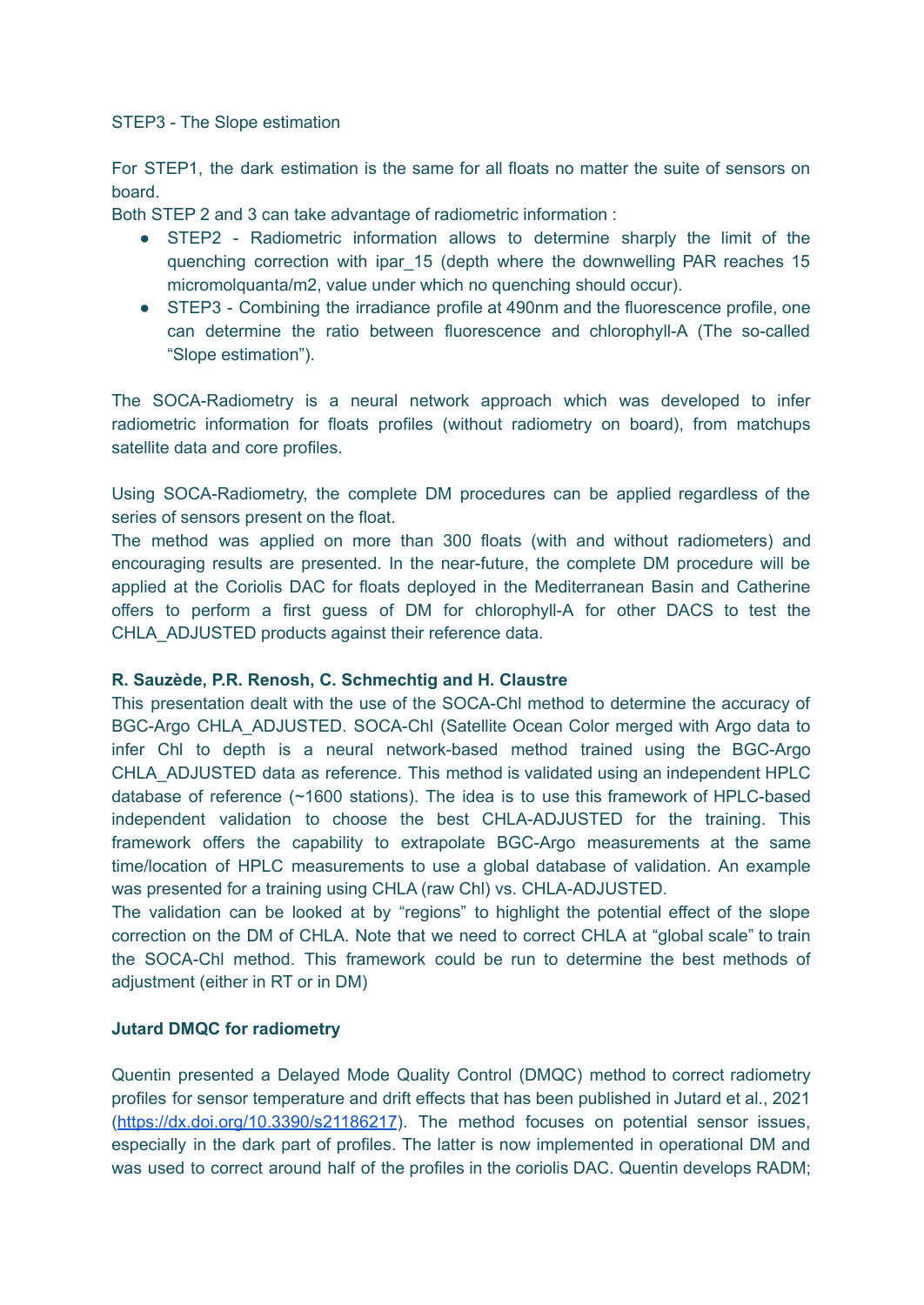it makes the computations and creates the DM plots for the operator, who then makes the decisions through a simple text menu system. RADM then creates corrected files populated with error estimations, flags, and metadata. It is available on line https://github.com/giutard/radiometry\_QC.

Recommandations :

-Irradiance data in drift should be acquired once per day.

-Night profiles of irradiance should be acquired at least once per year (ideally during the season with the largest temperature gradient at the same depth and with the same frequency as day profiles.)

Using MTIME to reconstruct the sensor temperature will be feasible (in version 1.04 of RADM) as soon as sufficient MTIME data are available ( only around 10% of irradiance profiles have an MTIME axis but this number is expected to increase on newer deployments).

## **FORMAT, VALUE ADDED TOOLS**

### **V3.2 Combined trajectory files for BGC floats (Maurer)**

The description of the Argo trajectory format version 3.2 for combined core and BGC trajectory information can be found in section 2.3 of the Argo User's Manual ([http://dx.doi.org/10.13155/29825\)](http://dx.doi.org/10.13155/29825). All DACs with BGC floats that sample park/surface BGC data are instructed to produce v3.2 traj files and include appropriate measurement codes (MCs) for each BGC event. The format change from V3.1 includes the addition of the fields TRAJECTORY\_PARAMETER\_DATA\_MODE. JULD\_DATA\_MODE, and SCIENTIFIC CALIB COMMENT. Examples of MCs for various BGC events, and filling of SCIENTIFIC CALIB COMMENT fields are discussed. An action item was given for the BGC community to assist with incorporating more BGC examples into the V3.2 documentation.

#### **Plans for the first BGC DMQC workshop (Maurer)**

It was presented that plans are currently underway for designing a framework for the first BGC DMQC workshop. Initial feedback from the BGC community on this idea was received at the last BGC ADMT task team meeting (July, 2021). The primary objective of a DMQC workshop for the BGC community is to continue to forward the progress of getting more adjusted BGC data to the GDAC. This will be done through: (a) focusing on specific DMQC methodology and hands-on training of participants; (b) focused discussion on DAC DMQC plans and workflow with attempts to identify avenues of collaboration between DACs for DMQC efforts. The first workshop is tentatively scheduled to be held in late 2022, ideally leading to ADMT23. Planning will continue in the coming months.

#### **Diggs BGC validation database - synergy with CCHDO**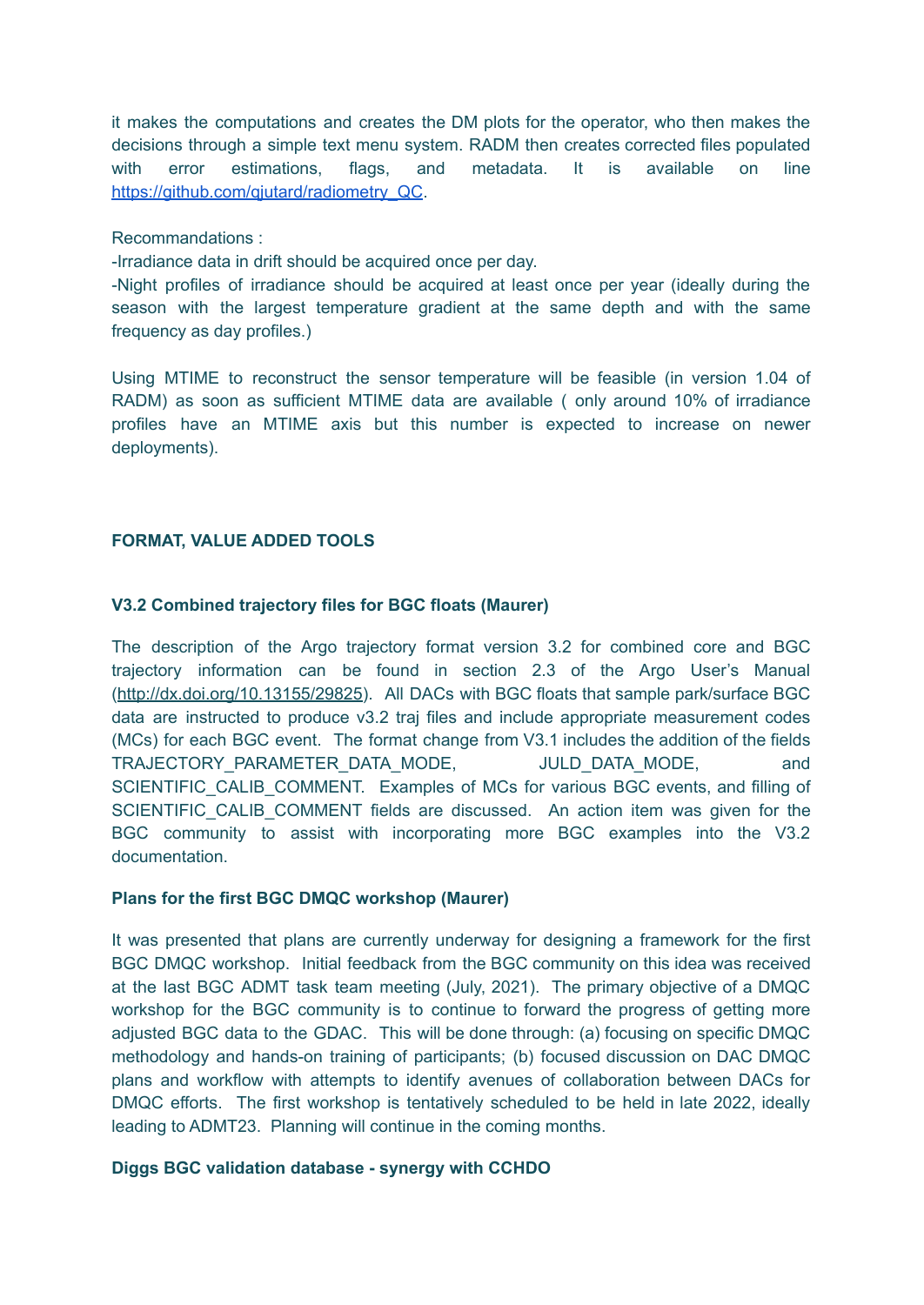The Reference database for CTD is maintained by Coriolis (IFREMER) with periodic additions and updates from CCHDO (GO-SHIP), NCEI (WOD), ICES, as well as data directly from individual PIs. Currently, 11% come from CCHDO sources. In the near Future CCHDO will move from COARDS "Cooperative Ocean/Atmosphere Research Data Service" convention to CF (Climate and Forecasts) convention for NetCDF. This will allow to get "aligned" for ERDDAP, ODV, OceanSites, PANOPLY, IPCC, … A colocation tool was built and is available on the CCHDO website to allow colocation between argo profiles and cruises.

#### **Code sharing/New community tools/Web resources & FAQ**

#### **Code sharing/New community tools (Frenzel)**

We have developed a toolbox that facilitates the access and visualization of BGC Argo data for both data managers and scientists. Several tasks can be accomplished with one or two function calls, e.g., the selection of floats and profiles by geographical region, ocean basin, time period, sensor availability, and/or data mode (R/A/D). The downloading of the relevant Sprof files is performed by the toolbox. Three types of plots can be made (trajectories/locations, profiles, and sections). The toolbox is available in MATLAB, R, and Python.

Github repository for MATLAB:

[https://github.com/NOAA-PMEL/BGC\\_Argo\\_Mat\\_Toolbox](https://github.com/NOAA-PMEL/BGC_Argo_Mat_Toolbox)

Github repository for R:

[https://github.com/euroargodev/BGC-ARGO\\_R\\_WORKSHOP](https://github.com/euroargodev/BGC-ARGO_R_WORKSHOP)

Github repository for Python:

<https://github.com/go-bgc/workshop-python>

#### **Web resources & FAQ (Schmechtig)**

Catherine presents the new features decided at the previous ADMT in the BGC-Argo website <https://biogeochemical-argo.org/data-tools.php> (all the tools for data and metadata, some new inputs to come)

A FAQ for BGC-Argo will be written.

# **BGC-Argo Gridded Products (Fassbender)**

Andrea Fassbender (PMEL), with numerous talk contributors, presented on the current status and future potential for BGC Argo gridded data products. The talk focused on what could be learned from the experience of Core Argo and how best to coordinate efforts internationally to avoid redundancy and to speed up progress. BGC Argo presently includes 6 measured parameters, 9 derived parameters, and numerous estimated quantities that could be (or are already being) incorporated into gridded products. Community consensus on best practices (e.g., the computation of pCO2 from pH observations, representation of uncertainties, data product file